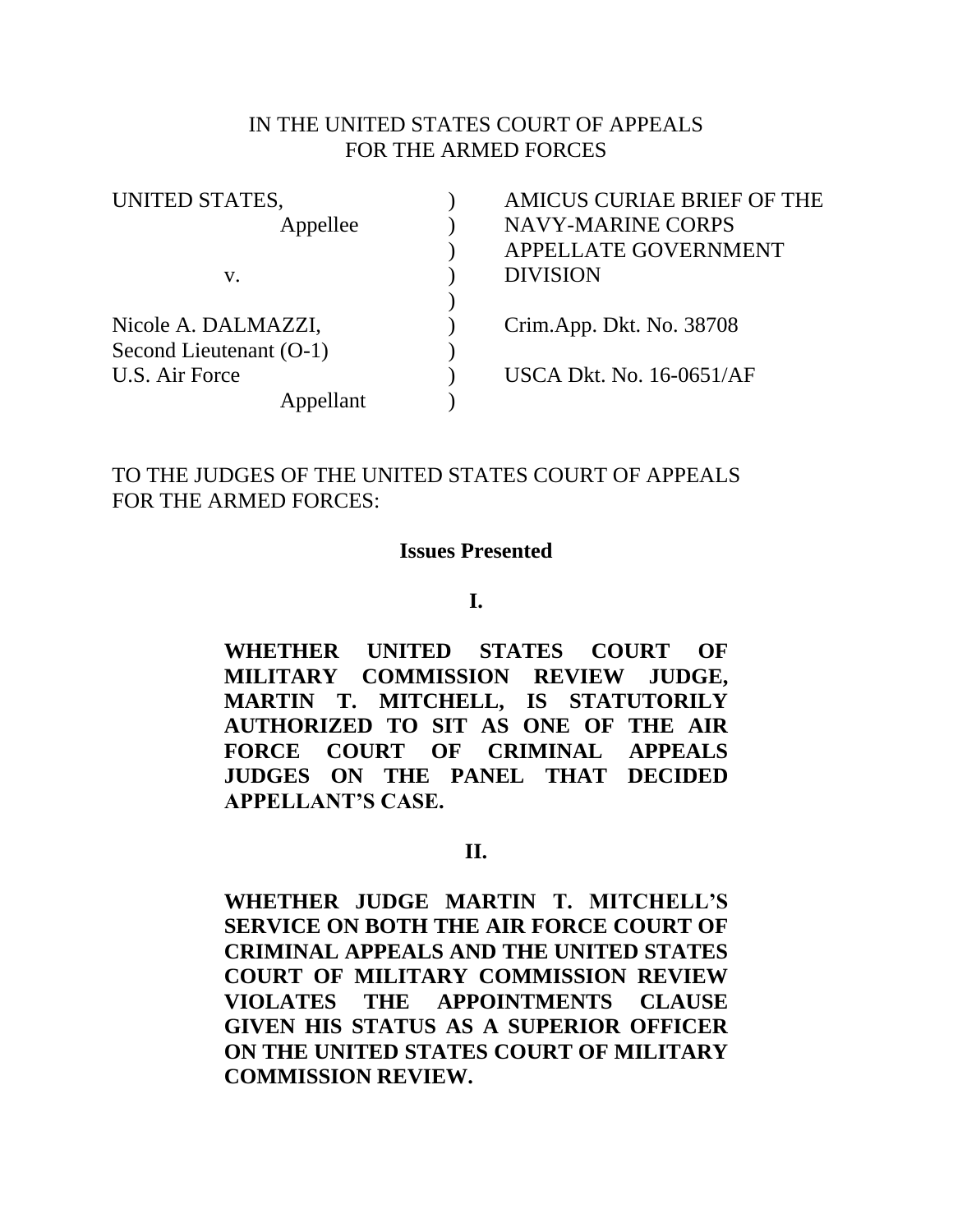#### **Statement of Statutory Jurisdiction**

The Air Force Court of Criminal Appeals had jurisdiction under Article 66, Uniform Code of Military Justice (UCMJ), 10 U.S.C. § 866 (2012), because Appellant's approved sentence included a dismissal. This Court has jurisdiction under Article 67(a)(3), UCMJ, 10 U.S.C. § 867(a)(3) (2012).

#### **Statement of the Case**

Appellee's Statement of the Case is accepted.

#### **Statement of Facts**

Appellee's Statement of Facts is accepted.

## **Summary of Argument**

Pursuant to Rule 26(a)(2) of this Court's Rules of Practice and Procedure, the Navy-Marine Corps Appellate Government Division agrees with and supports the position taken by the Air Force Appellate Government Division on behalf of Appellee in their Brief on the granted issues. Appellant fails to demonstrate that the plain text of 10 U.S.C. § 973(b)(2) applies to the United States Court of Military Commission Review (U.S.C.M.C.R.), as a judge on that court does not hold or exercise the functions of a "civil office." Consistent with precedent and practice, this Court should adopt a plain textual reading of "civil office."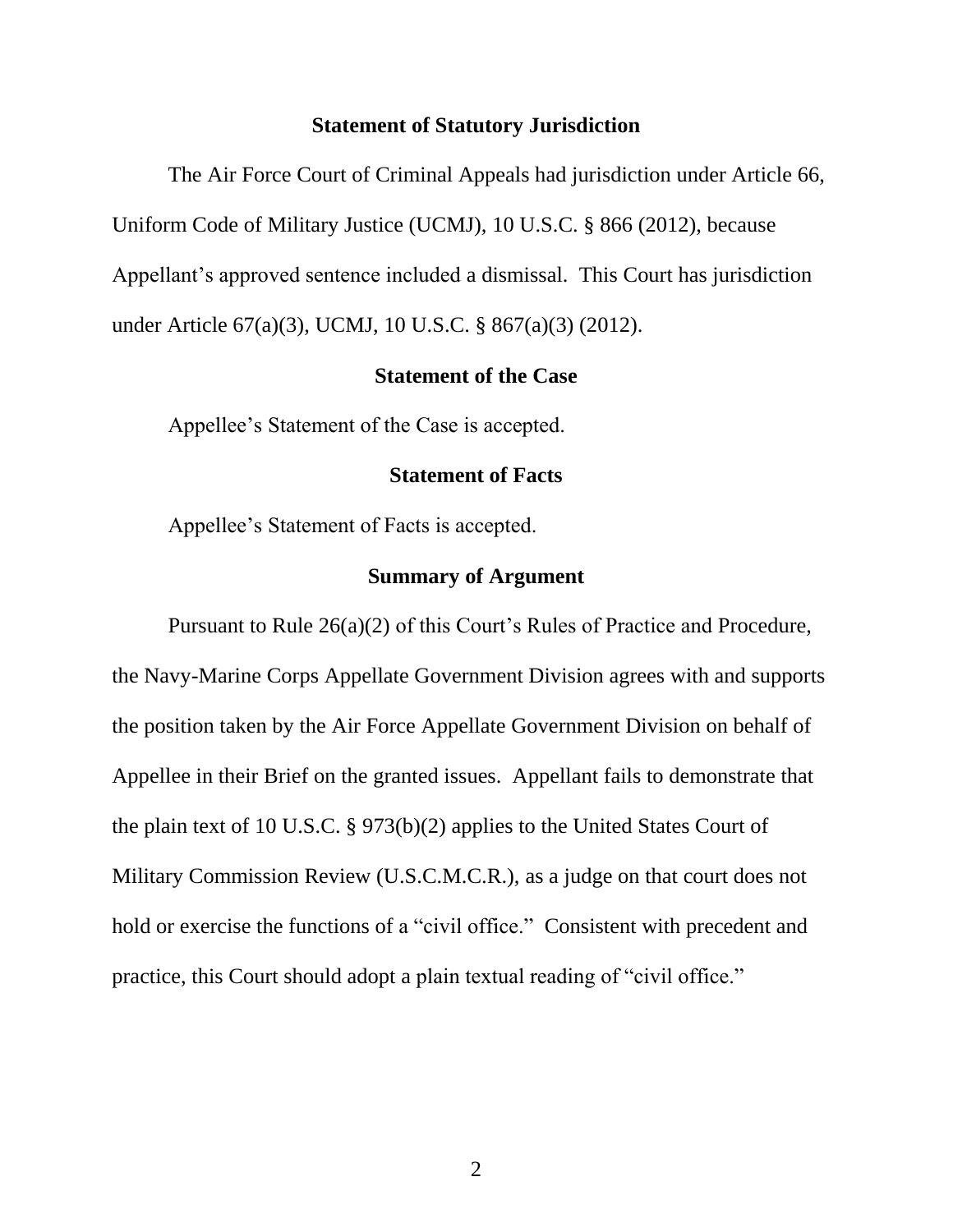#### **Argument**

THIS COURT SHOULD REJECT APPELLANT'S PROPOSED BROAD DEFINITION OF "CIVIL OFFICE" AS INCONSISTENT WITH A PLAIN READING OF 10 U.S.C. § 973. A POSITION ON THE COURT OF MILITARY COMMISSION REVIEW IS NOT A "CIVIL OFFICE" UNDER 10 U.S.C. § 973 AS IT DOES NOT RELATE TO THE GENERAL AFFAIRS OF THE PUBLIC, NOR DID CONGRESS REQUIRE THAT COURT TO BE COMPRISED EXCLUSIVELY OF CIVILIANS.

Amicus joins in Appellee's Brief of October 19, 2016, and writes to

supplement Appellee's arguments.

A. A "civil office" in 10 U.S.C. § 973 refers to governmental positions relating to the public's affairs. But it does not include all positions requiring Presidential appointment and Senate confirmation.

When analyzing a statute, this Court begins with the language of the statute.

*United States v. McPherson*, 73 M.J. 393, 395 (C.A.A.F. 2014) (quoting *Barnhart* 

*v. Sigmon Coal Co., Inc.*, 534 U.S. 438, 450 (2002)). "The first step is to

determine whether the language at issue has a plain and unambiguous meaning

with regard to the particular dispute in the case." *Id.* "The inquiry ceases if the

statutory language is unambiguous and the statutory scheme is coherent and

consistent." *Id*. This Court has consistently declined to search outside of the plain

meaning of statutes and the Manual for Courts-Martial when analyzing the terms

included in the same. *See United States v. Kearns*, 73 M.J. 177, 181-82 (C.A.A.F.

2014) (declining to "graft additional modifiers" onto 18 U.S.C. § 2423(a) and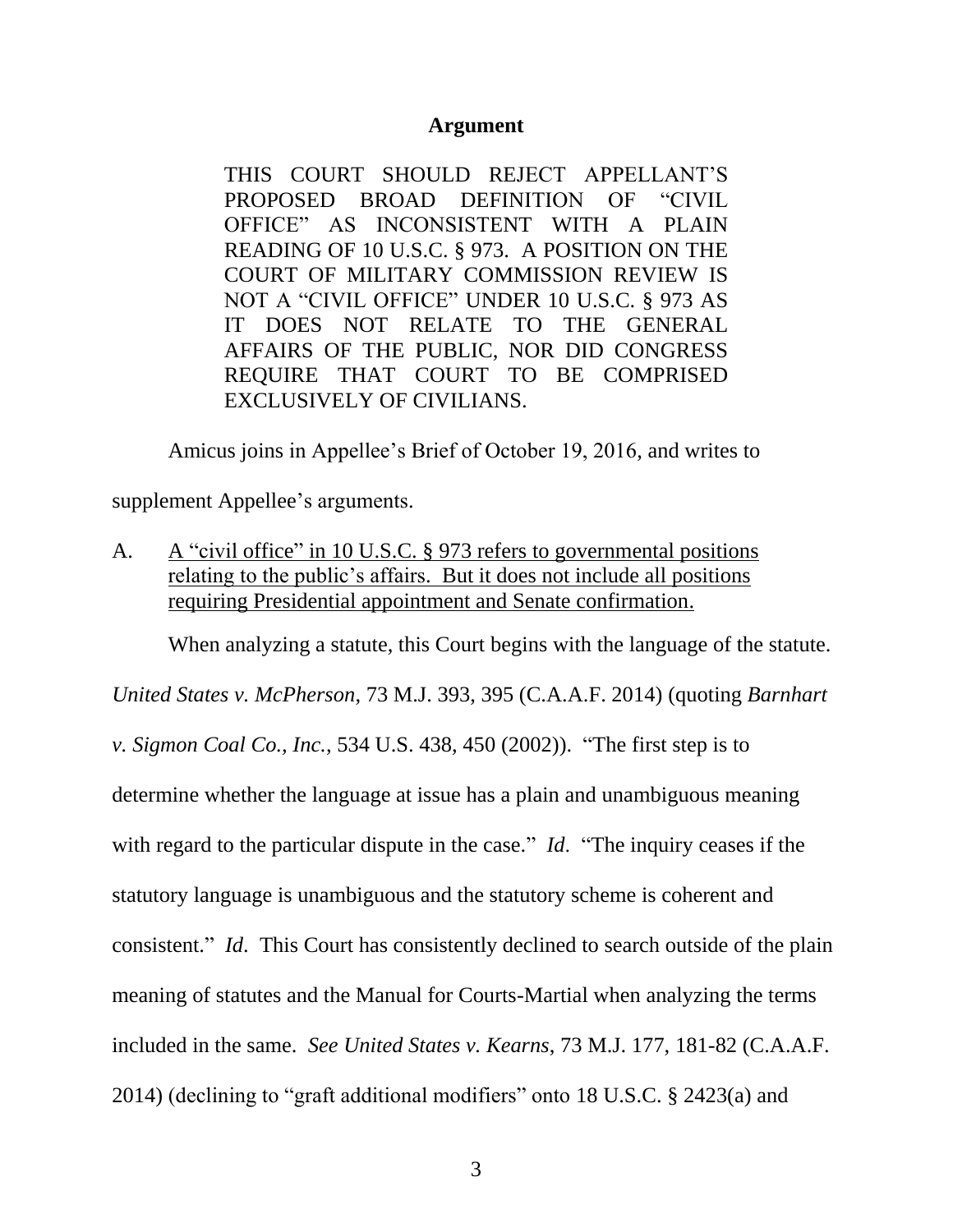rather abiding by the plain text of the statute); *see also United States v. Wilder,* 75

M.J. 135, 138 (C.A.A.F. 2016) (holding the plain language of R.C.M. 707 controls

when analyzing an alleged speedy trial violation under R.C.M. 707); *United States* 

*v. Simmermacher*, 74 M.J. 196, 201 n. 4 (C.A.A.F. 2015) (declining to depart from

the plain text of R.C.M. 703(f)(2) when determining whether military judge

properly abated proceedings when evidence was destroyed).

1. Plainly read, a "civil office" in 10 U.S.C. 973 is a duty relating to the general affairs of the public.

Congress limits the activities of commissioned military officers through a

statute that reads:

Except as otherwise authorized by law, an officer to whom this subsection applies may not hold, or exercise the functions of, a civil office in the Government of the United States that is an elective office; that requires an appointment by the President by and with the advice and consent of the Senate; or that is a position in the Executive Schedule under sections 5312 through 5317 of title 5.

10 U.S.C. § 973(b)(2)(A) (2012) (internal quotation omitted). The statute does not

define the term "civil office." 10 U.S.C. § 973.

In the absence of a statutory definition, courts look to the plain meaning of a

term. *See Lopez v. Gonzales*, 549 U.S. 47 (2006); *see also Leocal v. Ashcroft*, 543

U.S. 1, 9 (2004) ("When interpreting a statute, we must give words their 'ordinary

or natural' meaning."); *United States v. McCollum*, 58 M.J. 323, 340 (C.A.A.F.

2003) ("[W]ords should be given their common and approved usage.").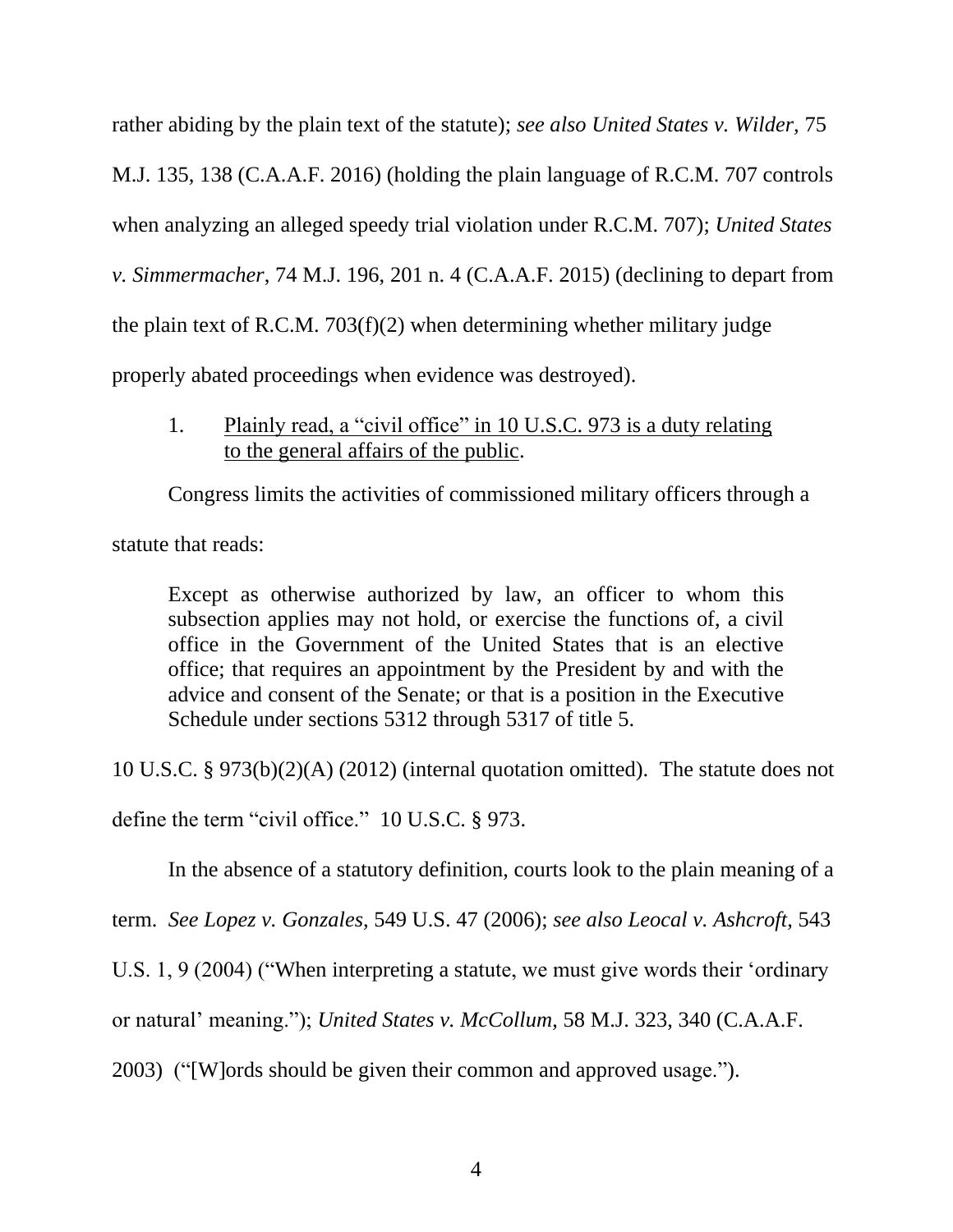Given the absence of a statutory definition, this Court should look to the dictionary. *See United States v. Kuemmerle*, 67 M.J. 141, 143 (C.A.A.F. 2009) (looking to Merriam Webster's dictionary to define "distribute" for purposes of the Child Pornography Prevention Act); *see also United States v. Flores*, 729 F.3d 910, 914 (9th Cir. 2013) (looking to the dictionary to define "missile" for purposes of the National Firearms Act); *EEOC v. Houston Funding II, Ltd.*, 717 F.3d 425, 428 (5th Cir. 2013) (looking to the dictionary to define "medical condition" for purposes of the Pregnancy Discrimination Act); *L.S. Starrett Co. v. FERC*, 650 F.3d 19, 25 (1st Cir. 2011) (looking to the dictionary to define "construction" for purposes of the Federal Power Act).

The term "civil" means "of, relating to, or involving the general public, their activities, needs, or ways, or civic affairs as distinguished from special (as military or religious) affairs."<sup>1</sup> The term "office" means "a special duty, charge, or position conferred by an exercise of governmental authority and for a public purpose.<sup> $2$ </sup> Put simply, a "civil office" is a position or duty relating to the general public's affairs.

<sup>1</sup> "Civil" Definition, Merriam-Webster.com, [http://www.merriam](http://www.merriam-webster.com/dictionary/civil)[webster.com/dictionary/civil](http://www.merriam-webster.com/dictionary/civil) (last visited Oct. 25, 2016).

 $\overline{\phantom{a}}$ 

<sup>2</sup> "Office" Definition, Merriam-Webster.com, [http://www.merriam](http://www.merriam-webster.com/dictionary/office)[webster.com/dictionary/office](http://www.merriam-webster.com/dictionary/office) (last visited Oct. 25, 2016).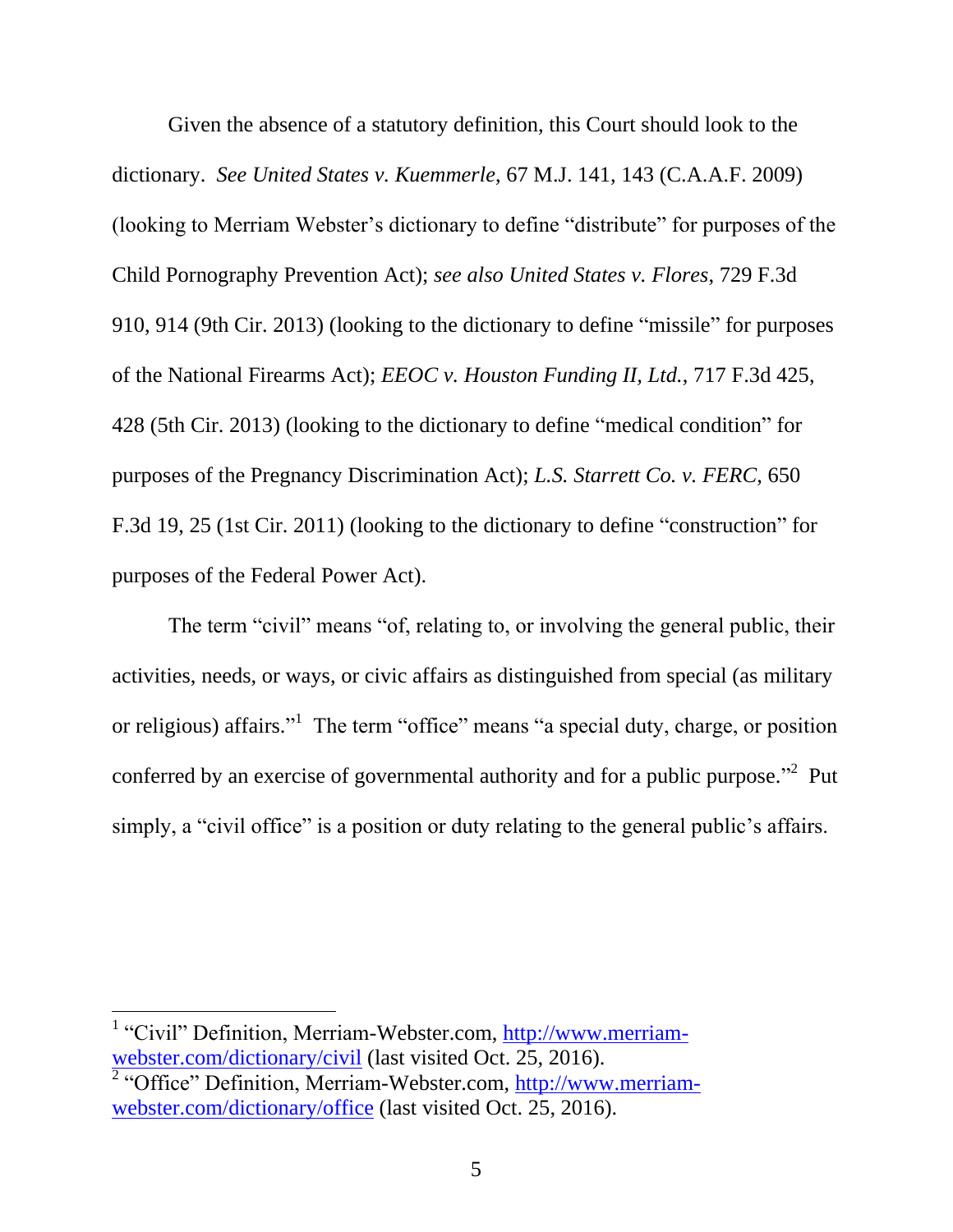# 2. Appellant inaccurately claims 10 U.S.C. § 973 defines "civil" office."

Appellant claims that "[10 U.S.C. § 973] defines civil office broadly and includes positions that require 'an appointment by the President by and with the advice and consent of the senate.'" (Appellant's Br. at 11.) She misreads the statute, which does not define "civil office." Rather, Congress merely lists three kinds of "civil offices" that are covered by the statute: (i) elective offices; (ii) those requiring Presidential appointment; and, (iii) positions in the Executive Schedule. 10 U.S.C. § 973(b)(2)(A). But Congress never defines "civil office."

3. A position does not become a "civil office" under 10 U.S.C. § 973 because it requires Presidential Appointment and Senate confirmation.

Contrary to Appellant's argument, Presidential appointment does not render a position a "civil office" under 10 U.S.C. § 973. Similarly, the statue does not prohibit military officers from serving in non-"civil offices" that require Presidential appointment and the advice and consent of the Senate. Rather, the statute prohibits military officers from occupying a "civil office" *that also* requires a Presidential appointment.

Put another way, a plain reading of 10 U.S.C. § 973(b)(2) prohibits officers from holding civil office if that civil office also requires Presidential appointment and Senate confirmation. Yet no officer holds a "civil office" merely because the position requires Presidential appointment and Senate confirmation.

6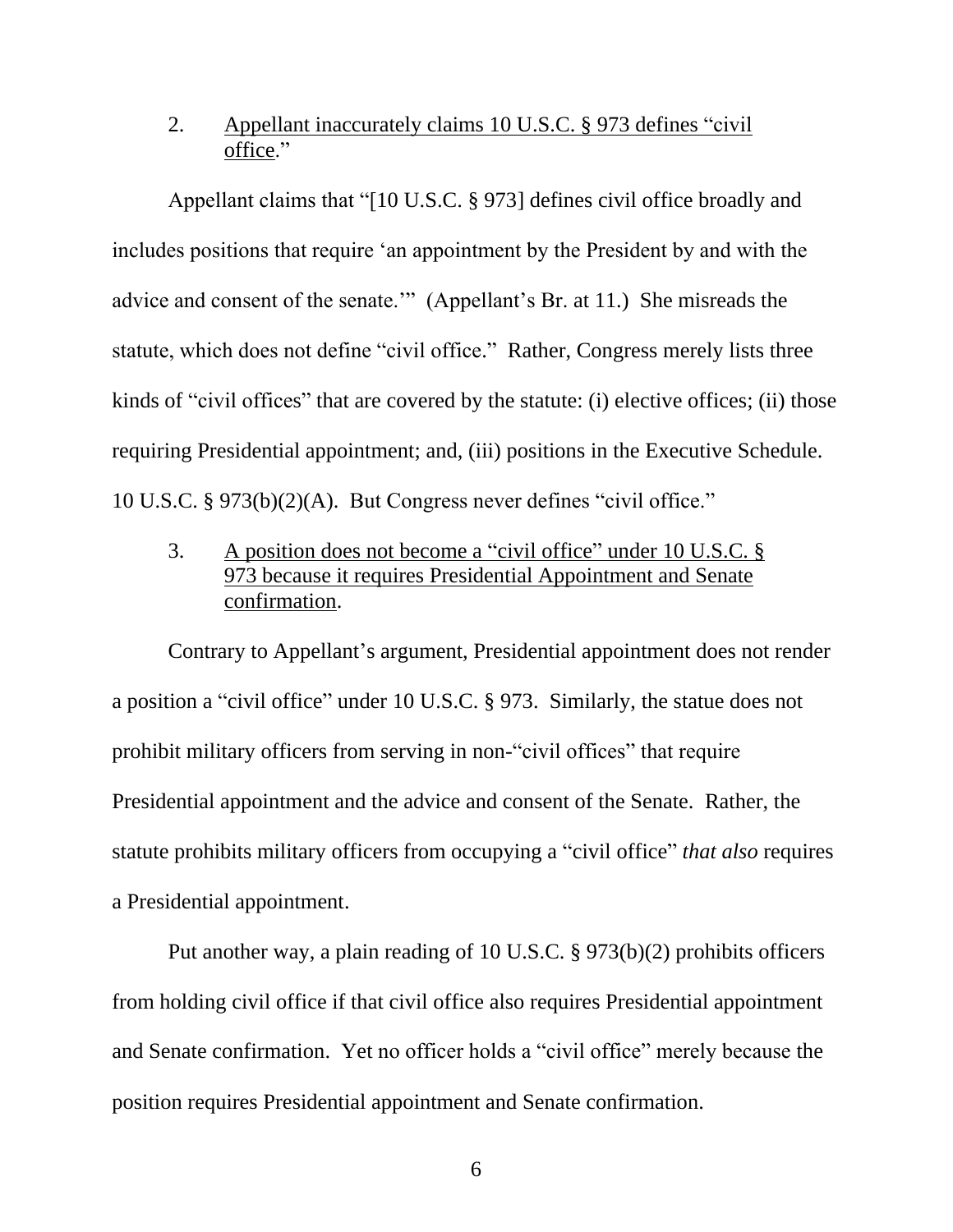4. Military officers routinely occupy posts that require Presidential appointment and Senate confirmation without invalidating their commissions.

Contrary to Appellant's argument, Congress routinely authorizes commissioned military officers to hold offices requiring Presidential appointment and Senate confirmation—without impact upon the officers' commissions. The Chairman of the Joint Chiefs of Staff is "appointed by the President, by and with the advice and consent of the Senate, from the officers of the regular components of the armed forces." 10 U.S.C. § 152 (2012). So too, the Vice Chairman, the Commander of the Unified Combatant Command for Special Operations, and various other "positions of importance and responsibility." *See* 10 U.S.C. §§  $154(a)(1)$ ,  $167(c)$ ,  $601(a)$  (2012). And a commissioned officer may serve as Chief of Staff to the President. 10 U.S.C. § 720 (2012). None of these officers becomes a civilian when assuming these posts.

- B. Judge Mitchell's position on the Court of Military Commission Review is not constrained by the statutory phrase "civil office," nor is there any impact on his military commission.
	- 1. Judge Mitchell holds no "civil office" at the Court of Military Commission Review.

Congress directed that the Court of Military Commission Review "shall, in accordance with procedures prescribed under regulations of the Secretary [of Defense], review the record in each case that is referred to the Court by the convening authority under [10 U.S.C. § 950c] with respect to any matter properly

7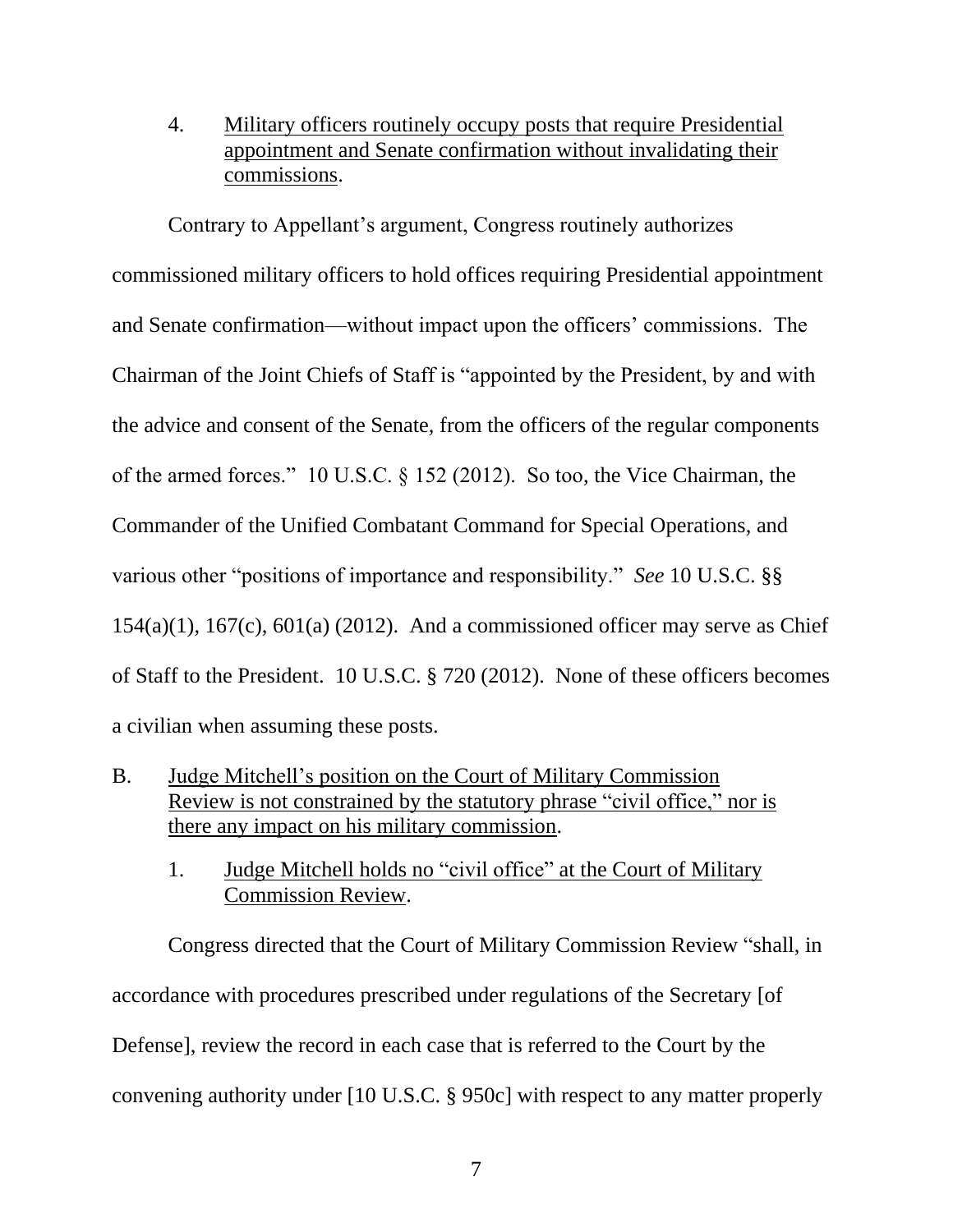raised by the accused." 10 U.S.C. § 950f(c). No affairs of that court relate to the general affairs of the public. *See* 10 U.S.C. §§ 948a et seq. (2012) (establishing military commissions). Thus, the "civil office" restrictions of 10 U.S.C. § 973 do not apply to that court, and Judge Mitchell's commission was not "terminated upon his acceptance of" the position on that court. (Appellant's Br. at 11.)

Nothing supports Appellant's contention otherwise, particularly given this Court's practice of adopting the plain meaning of statutes and rules. *See Kearns*, 73 M.J. at 181-82; *Wilder,* 75 M.J. at 138; *Simmermacher*, 74 M.J. at 201 n.4. Judge Mitchell therefore does not hold a "civil office" under 10 U.S.C. § 973.

2. Judge Mitchell's service on the Court of Military Commission Review has no impact on his commission. Congress declined to require that court be comprised only of civilians.

In addition to the plain meaning of the term "civil office," the specific language of 10 U.S.C. § 950f and the overall structure of Title 10 indicate that commissioned military officers may serve on that court.

First, Congress specifically authorized commissioned officers to be judges on the court. 10 U.S.C. § 950f(b)(2) (2012). Second, Congress imposed no restrictions on the military status of judges. When Congress wants Title 10 positions to be occupied exclusively by civilians, it knows how to say so: Congress explicitly requires that Presidential appointees to Title 10 positions of, e.g., Secretary of Defense, Assistant Secretaries of Defense, General Counsel of the

8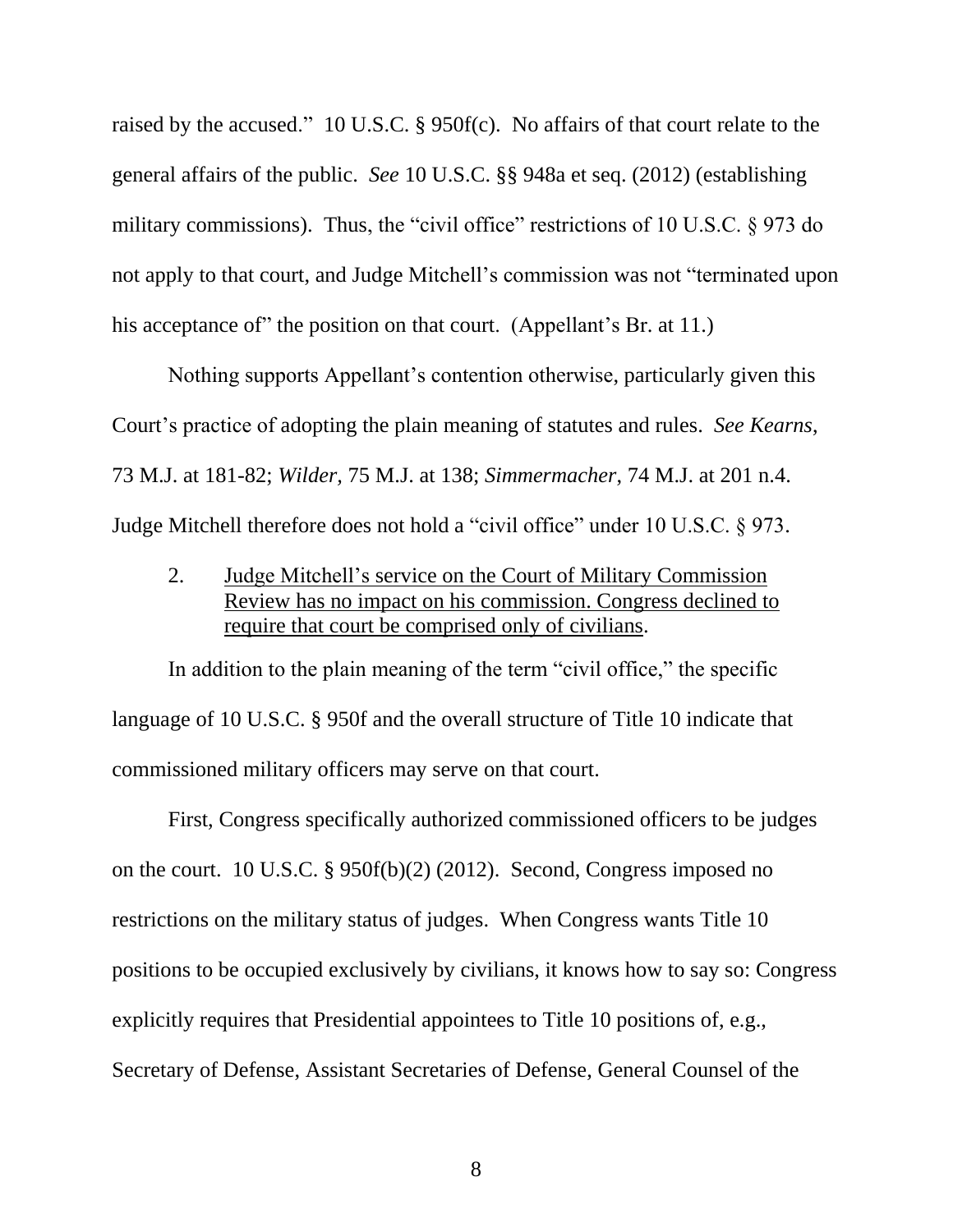Department of Defense, and Judges of this very Court, be "from civilian life." *See* 10 U.S.C. §§ 113(a), 138(a)(2), 140(a), 942(b)(1) (2012).

Yet Congress used no such language when establishing the Court of Military Commission Review, and instead specifically permitted the assignment of commissioned military officers to serve on that court. 10 U.S.C. § 950f(b)(2).

Thus, no civilian restriction applies to Judge Mitchell, and Appellant's argument fails.

## **Conclusion**

WHEREFORE, Amicus respectfully requests that this Honorable Court deny Appellant's claims and affirm the decision of the lower court.

JUSTIN C. HENDERSON JAMES M. BELFORTI Lieutenant Commander, JAGC, USN Lieutenant, JAGC, USN Appellate Government Counsel<br>
Senior Appellate Counsel Navy-Marine Corps Appellate Navy-Marine Corps Appellate Review Activity **Review Activity** Bldg. 58, Suite B01 Bldg. 58, Suite B01 1254 Charles Morris Street SE 1254 Charles Morris Street SE Washington Navy Yard, DC 20374 Washington Navy Yard, DC 20374 (202) 685-7679, fax (202) 685-7687 (202) 685-7433, fax (202) 685-7687 Bar no. 36640 **Bar** no. 36443

BRIAN K. KELLER VALERIE C. DANYLUK